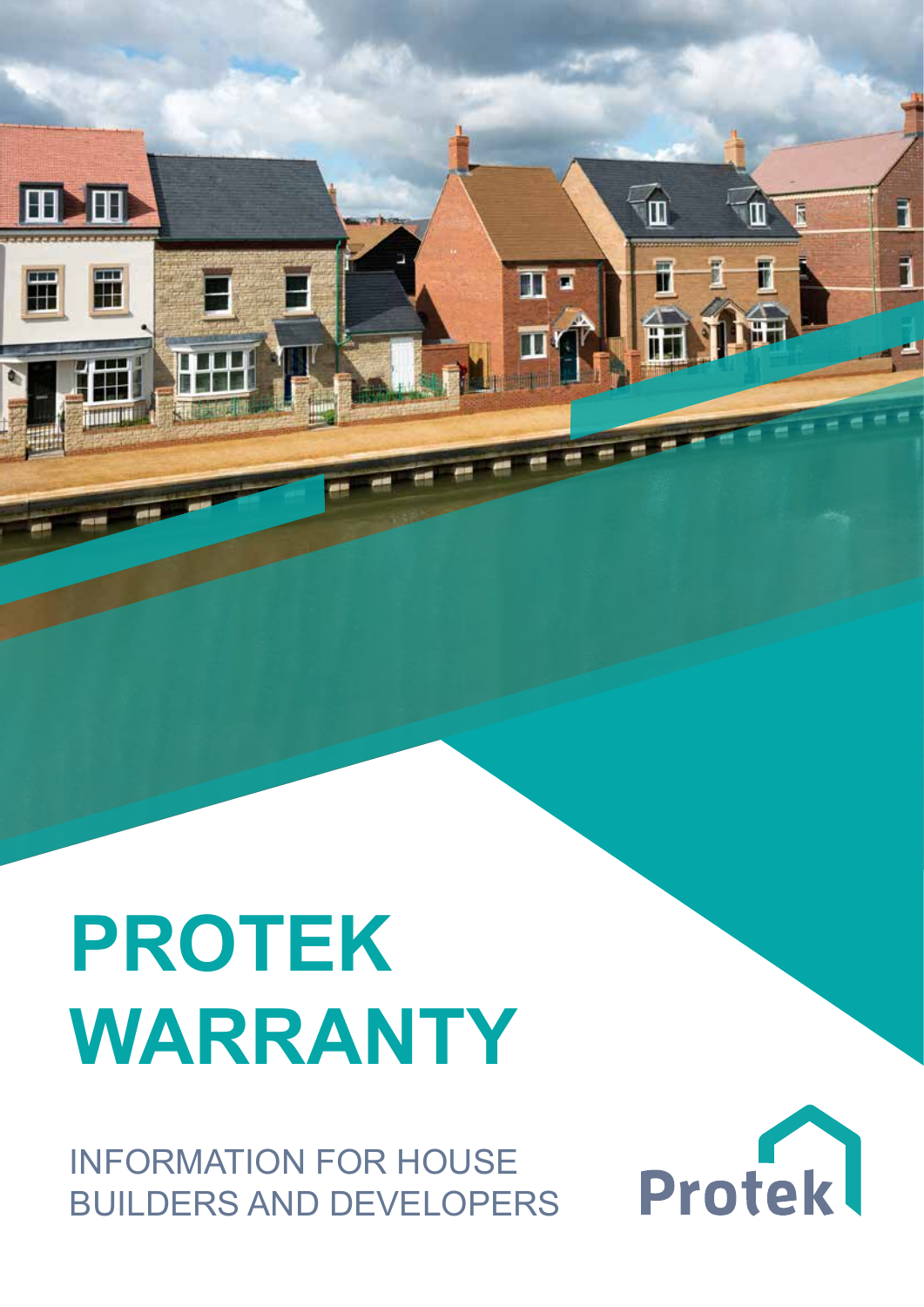## **PROTEK WARRANTY**

Protek's breadth of experience across the homebuilding and construction sectors enables us to deliver warranty solutions that focus on service, cost and your end customer's satisfaction.

#### **Enabling development through structural warranty provision**

Construction has never been more challenging. Compliance and quality has to be demonstrated at every corner. With the market evolving so quickly, we recognise how important selecting your structural warranty partner is. That is why the cover we provide has been designed to cater for the many different delivery methods utilised in today's housing and construction market.

#### **Protek is backed by 'A' rated insurer security**

This key point is often overlooked, until a poorly rated insurer stops underwriting. During the summer of 2017, this happened leaving several UK new home warranty providers without an insurer. Choosing Protek, you can be sure your development is protected from the outset, as we are backed by 'A' rated insurers.

#### **Recognised by lending institutions**

Protek is recognised by lending institutions and is a Council Of Mortgage Lenders Associate.

#### **Consumer Code approved**

Protek is a Consumer Code for New Homes user. The code is mandatory for Protek registered developers and aims to ensure that best practice is followed by registered developers in respect of the marketing, selling and purchasing of New Homes.

#### **Marketing and claims support**

We know you will need fast service and support at completion and we can supply you with branding, site flags etc., to help support your sales process. Our after market service is key to delivering genuine customer satisfaction.







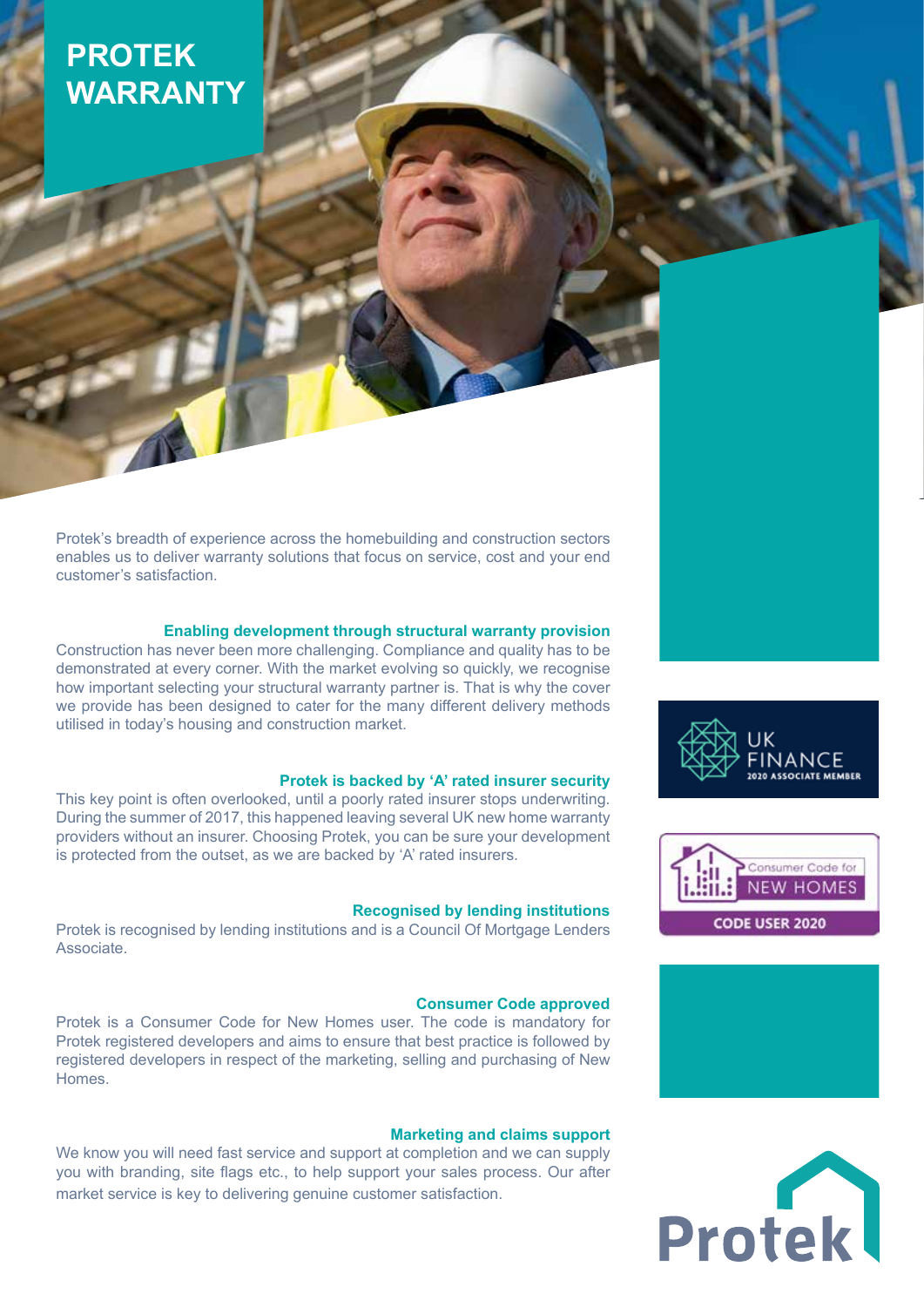## **WARRANTY PRODUCTS**

**TATE** 

## **NEW HOME WARRANTY**

**AFFORDABLE HOUSING**

**BASIC WARRANTY**

**COMMERCIAL WARRANTY**

**SELF BUILD WARRANTY**

#### **New Home Warranty**

Protek's new home warranty is designed for new and newly converted homes being developed for the open market. It provides essential consumer cover in the form of deposit protection. The home is covered for 10 years from the date of completion, with the developer taking responsibility for defects occuring in the first two years of cover. In addition, the policy provides non-compliance with building regulations and contaminated land cover where you use our partnered buidling control service.

#### **Affordable Housing**

Our 10 or 12 year warranty product is specifically structured to provide cover for residential Social landlords and their shared ownership homeowners against loss or damage as a result of major damage caused by defects. In addition cover can be extended to include cover for contractor deposit protection. This product is suitable for new and converted properties.

#### **Basic Warranty**

A 10 year structural warranty that has been designed for use on a new build, conversion, renovation or extension project which is being built as a one off, or where provision of a new home building warranty product is not possible. It's particularly useful where a receiver is involved or where the project has a high reinstatement value or is being built as an investment only. The basic structural warranty does not carry a defects period and is suitable for use on more than one unit.

#### **Commercial Warranty**

Our commercial building warranty has been designed to protect owners and developers of commercial properties against the cost of fixing potentially expensive defects. Cover is available for a range of buildings including offices, hotels, supermarkets, care homes, commercial units and distribution hubs. The commercial building warranty can be arranged by the developer or property owner on a commercial property at any stage during the construction process and post completion. It offers the possibility of genuine risk transfer to subsequent owners and any successor in title.



Our self build structural warranty policy has been specifically designed to take into consideration the needs of the individual building or managing the creation of their own home. It is suitable for a new self build, conversion, renovation or extension project. You can get a self build structural warranty quote and cover online in just a few minutes at www.protekselfbuild.co.uk

#### **Self Build Warranty**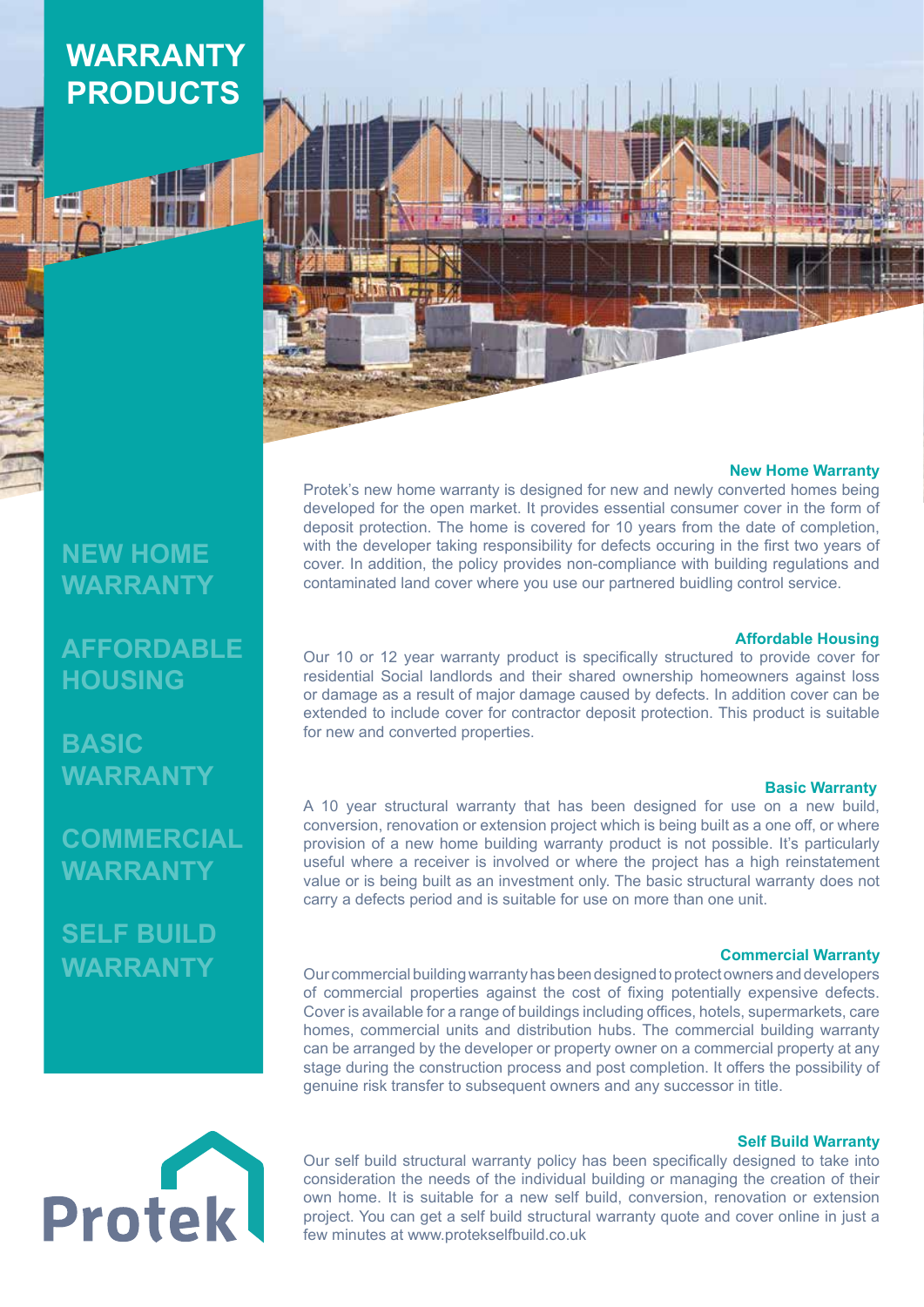

## **Construction INSURANCE**

## **TECHNICAL AUDITS**

#### **Construction Insurance Site Insurance**

Protek's site insurance policy provides cover for the duration of the project. It will provide cover for the new and any conversion works (including the existing retained structure) as well as public and employers liability, plant tools and equipment. It is a great solution where there is no main contractors all risks cover.

#### **Technical Audits**

The bespoke technical audit is carried out by one of our surveyors from a national network spanning the whole of the UK. You can either use a partnered building control service or a traditional additional technical audit. The process is administered electronically with each stage reported quickly, allowing the status of each inspection or the rectification of defects identified during the course of construction to be communicated to stakeholders as quickly as possible.

Once instructed, our site audit surveyor will make contact to identify the proposed schedule and request the relevant information to carry out a design and calculation check. We can be on site for the first visit within 5 working days of your instruction.

## **GET IN TOUCH...**

**For more information visit**

**protekwarranty.co.uk**

**or call**

**0333 456 5040**